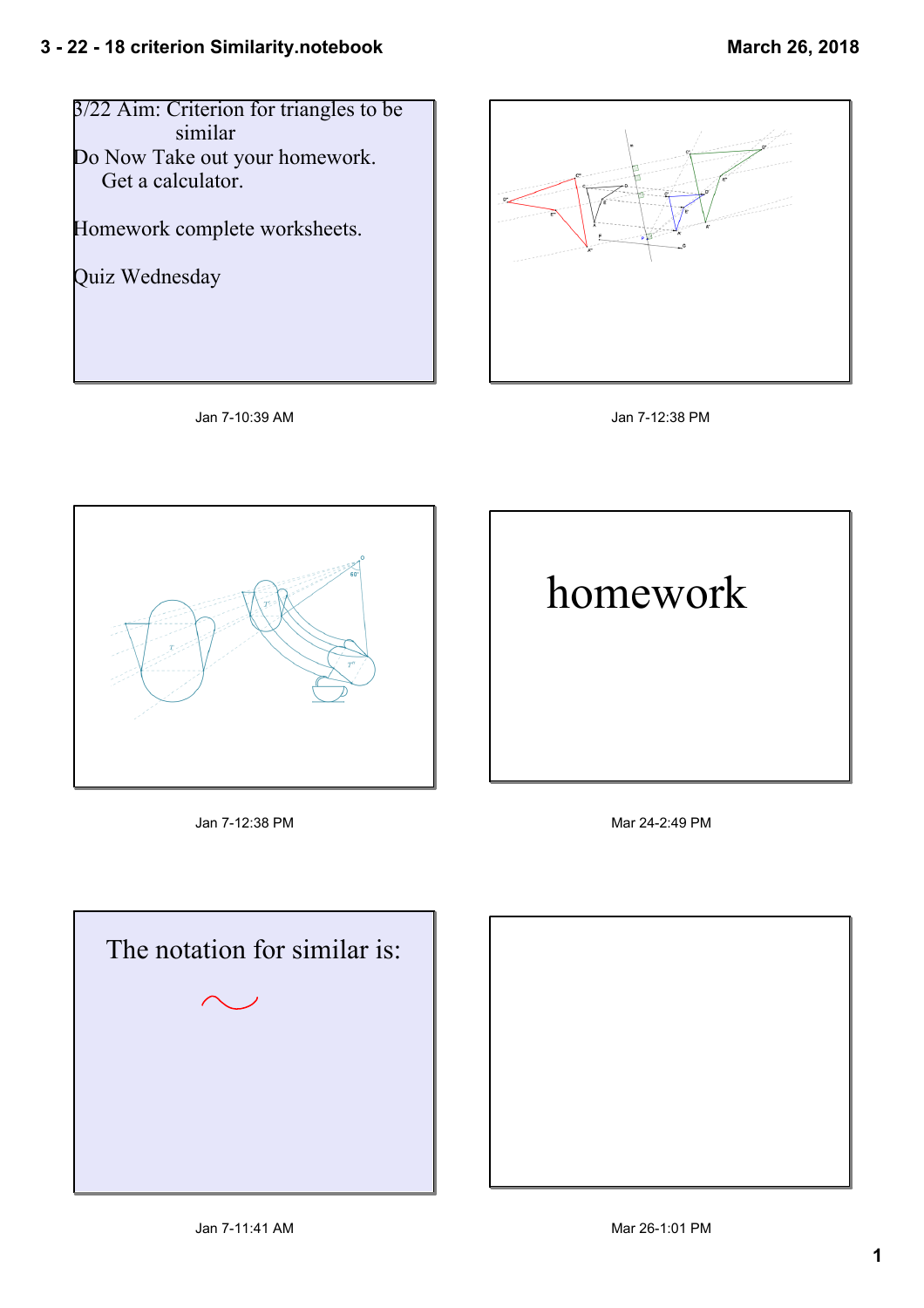







Jan 7-10:45 AM



Jan 7-10:46 AM



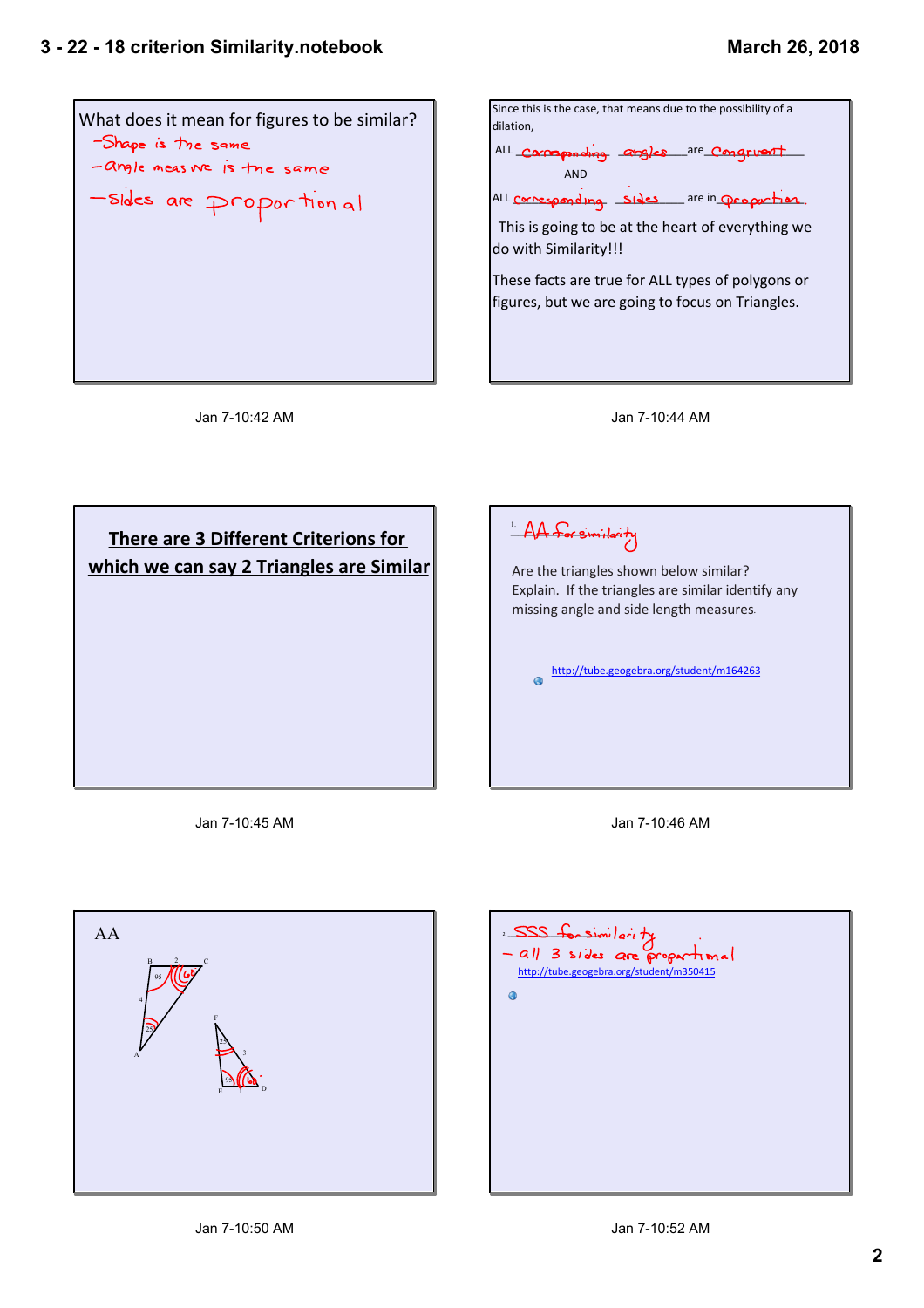## **3 22 18 criterion Similarity.notebook**

## **March 26, 2018**











Jan 7-11:04 AM



Jan 7-11:04 AM

**F** Given only information about the angles of a pair of **triangles, how can you determine if the given triangles are similar?**

˙ *The AA criteria can be used to determine if two triangles are similar. The triangles must have two pairs of corresponding angles that are equal in measure.*

**Example 3 Given only information about one pair of angles for two triangles, how can you determine if the given triangles are similar?**

˙ *The SAS criteria can be used to determine if two triangles are similar. The triangles must have one pair of corresponding angles that are equal in measure, and the ratios of the corresponding adjacent sides must be in proportion.*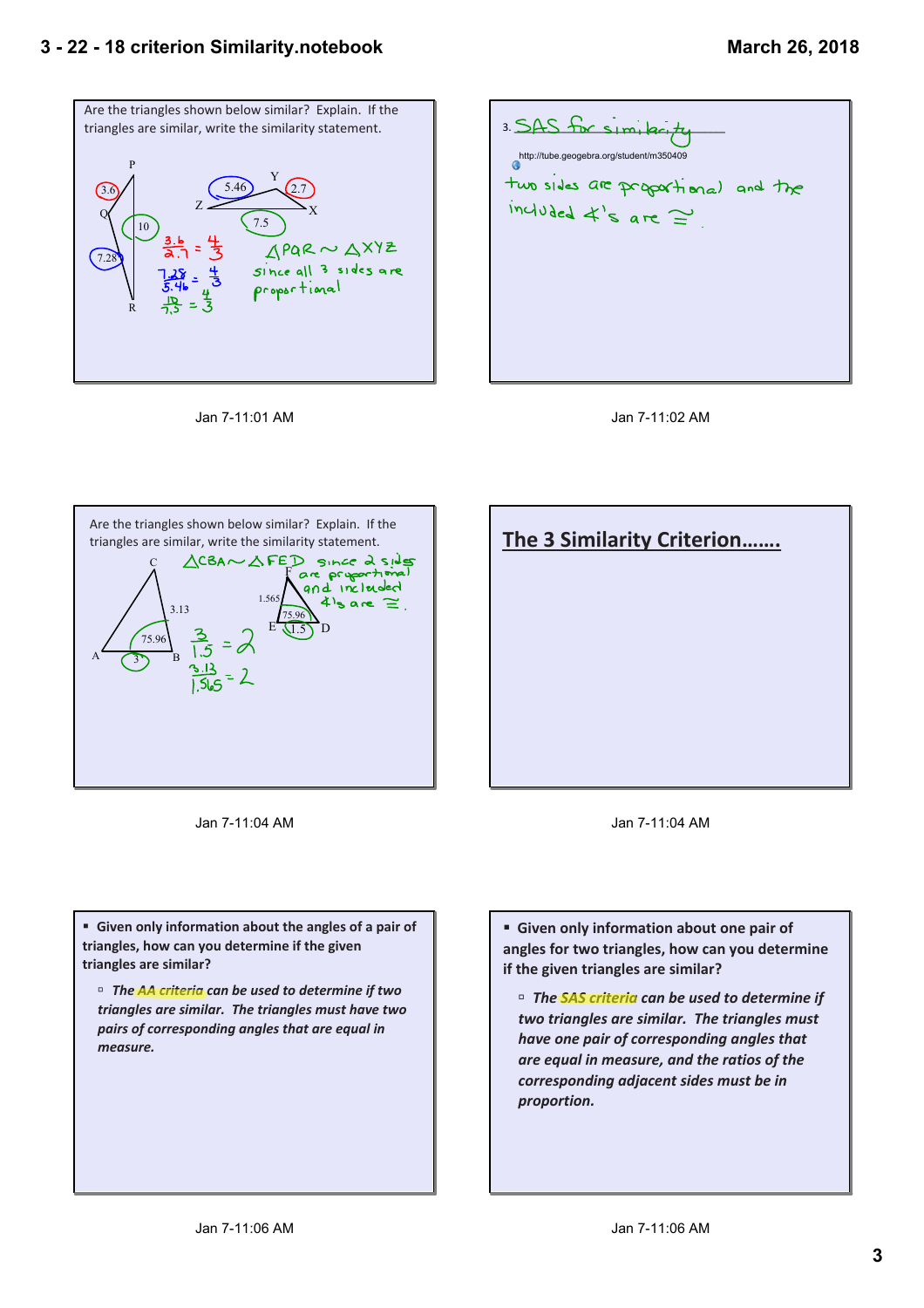**Fig. 4** Given no information about the angles of a **pair of triangles, how can you determine if the given triangles are similar?** ˙ *The SSS criteria can be used to determine if two triangles are similar. The triangles must have three pairs of corresponding side lengths in proportion.* http://tube.geogebra.org/student/m35621







Jan 7-11:07 AM







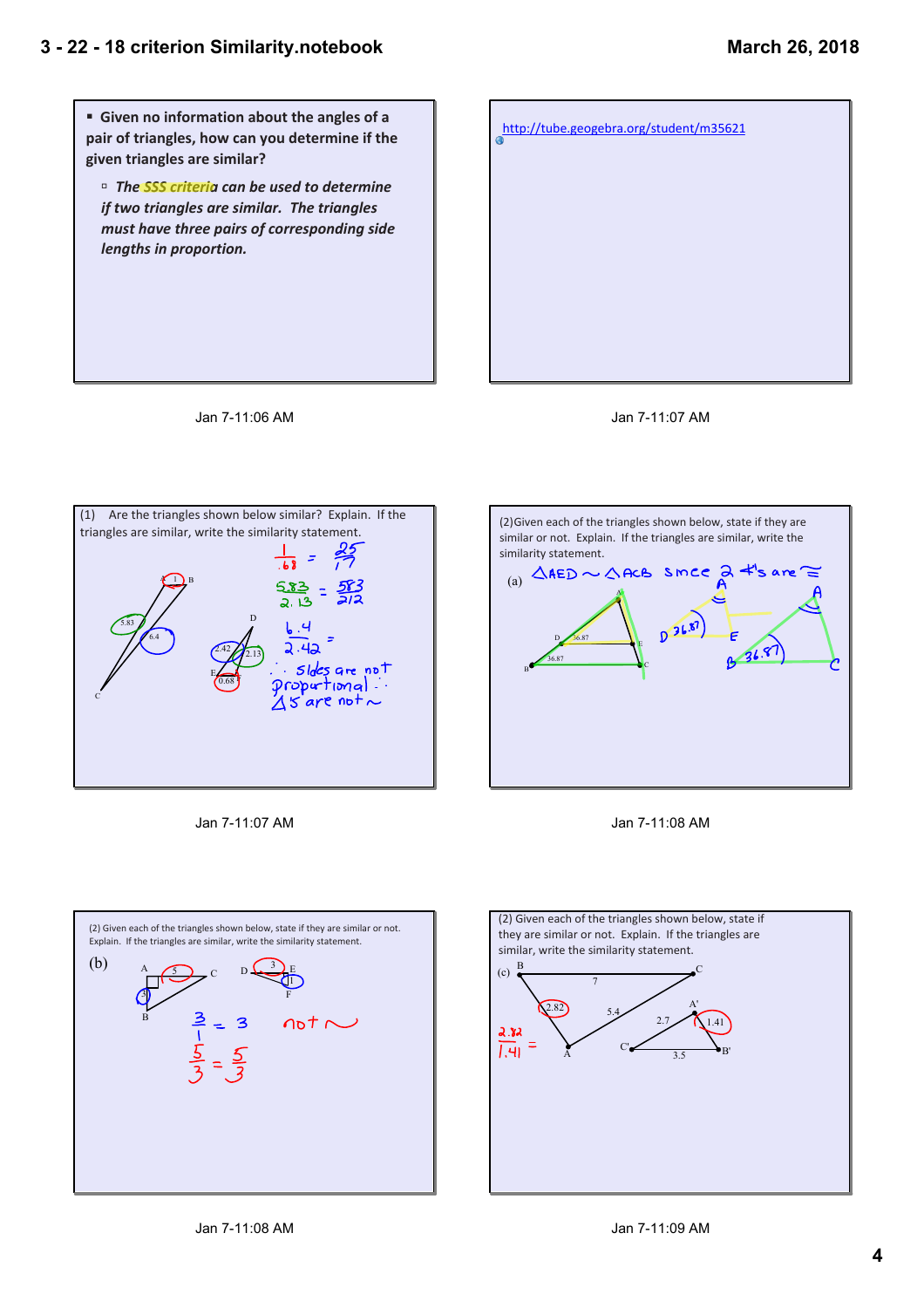

Jan 7-11:10 AM





45

 $\frac{75}{2}$ 



Jan 7-11:10 AM





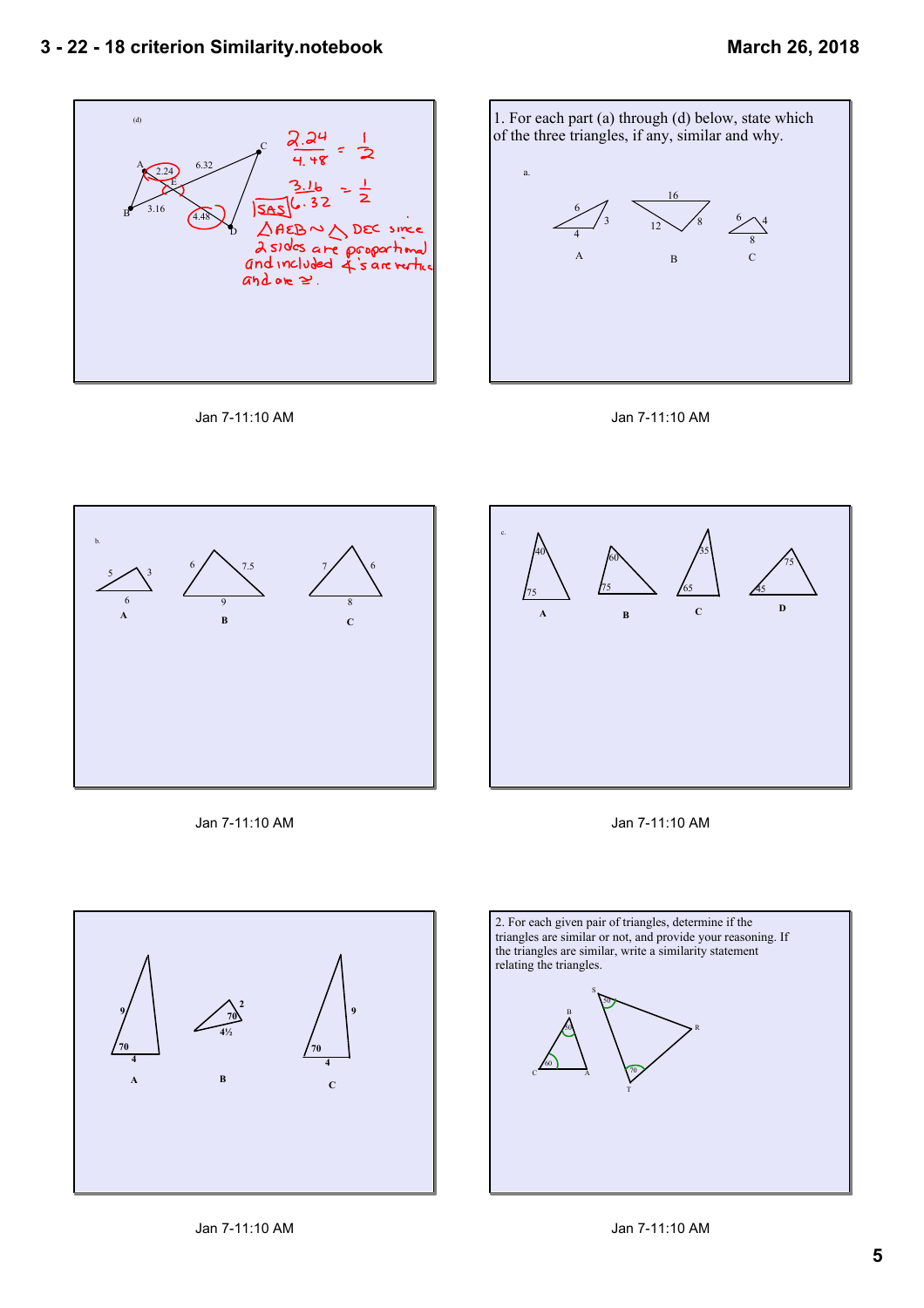## **3 22 18 criterion Similarity.notebook**











Jan 7-11:10 AM